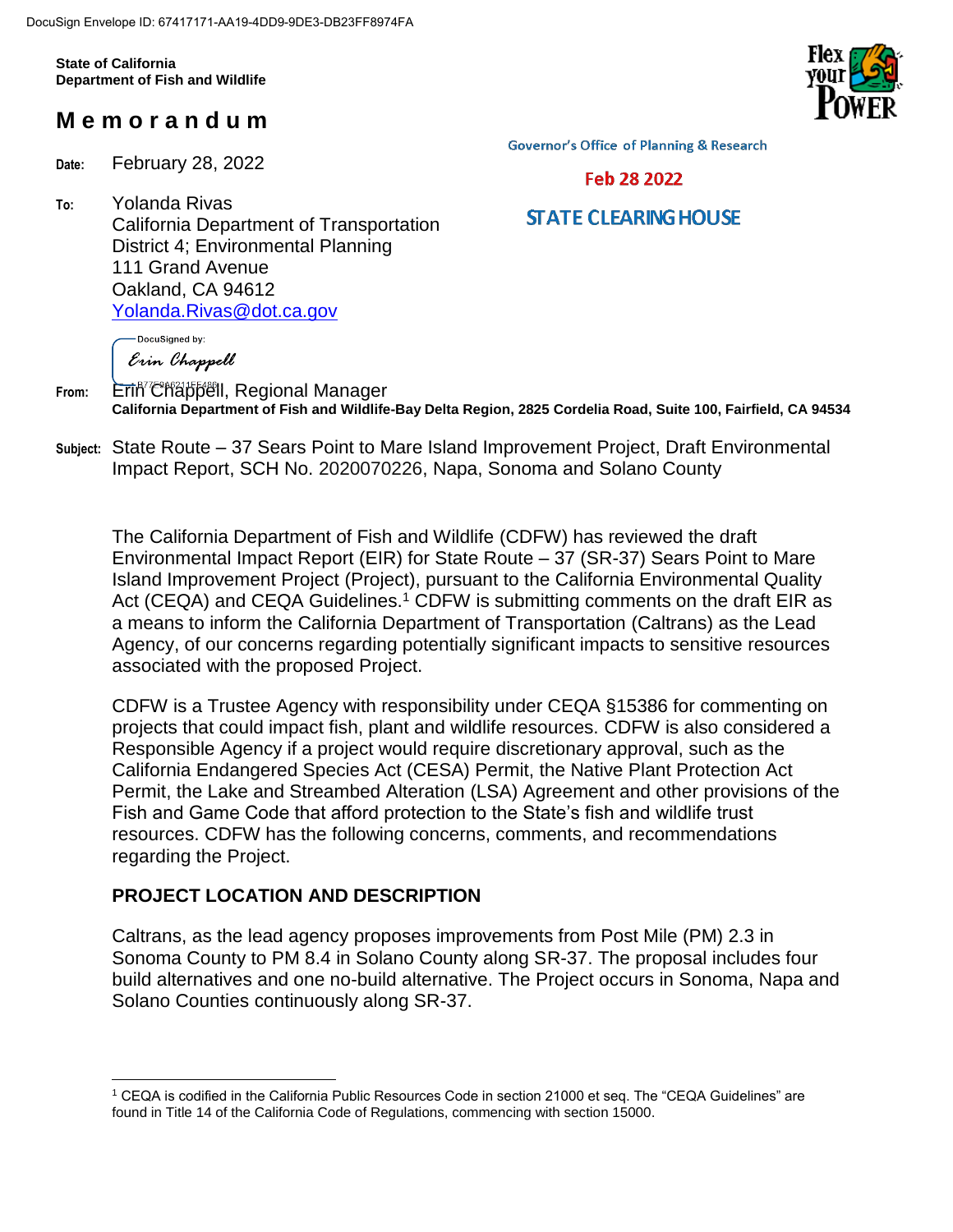## Ms. Yolanda Rivas 2 2 Feburary 28, 2022 California Department of Transportation

Build Alternative 1 proposes to convert the existing two-lane highway into a three-lane highway with a movable median barrier separating the two directions of traffic. The movable median barrier will provide two lanes during the peak traffic period in the peak direction and a single lane in the nonpeak direction. The additional lane will be a High-Occupancy-Vehicle Lane (HOV) lane. Illuminated advanced warning signs will be installed to notify drivers of the lane shifts. Widening of the Sonoma Creek Bridge is proposed for this alternative.

Build Alternative 2 proposes to use the existing highway shoulders to provide a traffic lane during the peak periods in the peak direction. During peak hours in the peak direction, the outside shoulder will act as an HOV lane, in the nonpeak direction the lane will act as a shoulder. The outside lane will be for HOV use during peak periods. No widening of the Sonoma Creek bridge and no bike lanes are proposed for this alternative.

Build Alternative 3A proposes to widen the highway to provide four lanes, two in each direction. All four lanes will be general-purpose lanes during nonpeak periods. The inside lane (left-side lane) will be changed for HOV use during peak periods. Twentyfive (25) vehicle pullouts will be constructed in this alternative and no bike lanes are proposed. Sonoma Creek Bridge will not be widened in this alternative.

Build Alternative 3B is similar to Build Alternative 3A with the following exceptions: The highway will be widened with 8-foot shoulders between SR-121 and Mare Island. The Sonoma Creek Bridge will be widened to accommodate an additional lane in each direction. The bridge will be widened on the south side, and the median and lanes shifted to align with the widened structure. A Type 85 barrier will be installed on the Sonoma Creek Bridge in the eastbound direction as bridge railing, and a tubular railing will be added to the existing bridge barrier in the westbound direction. Equipment and temporary staging roads will be necessary within the Project footprint at the bridge and pile install is necessary for the bridge abutments. New piles will be placed alongside Sonoma Creek, but outside of the navigable channel. A temporary trestle structure will be constructed alongside the existing bridge. The temporary trestle will be supported by driven steel piles. The temporary trestle will be removed after Sonoma Creek Bridge widening work is complete. Bicycle lanes are incorporated into this alternative.

Build Alternatives 3A and 3B also include additional infrastructure that would not be included in Build Alternatives 1 and 2. These include but are not limited to permanent high occupancy vehicle lanes, permanent signs as well as overhead lighting and informational lighting. Smart railroad upgrades and California Highway Patrol (CHP) observational and pullout areas are also included in these alternatives.

The estimated total cost is \$250 to \$400 million. The proposed schedule is to start construction in 2024 and complete construction in 2025.

All alternatives include widening of the bridge over Tolay Creek, impacts to the San Pablo Bay National Wildlife Refuge (Refuge) and the Napa-Sonoma Marshes Wildlife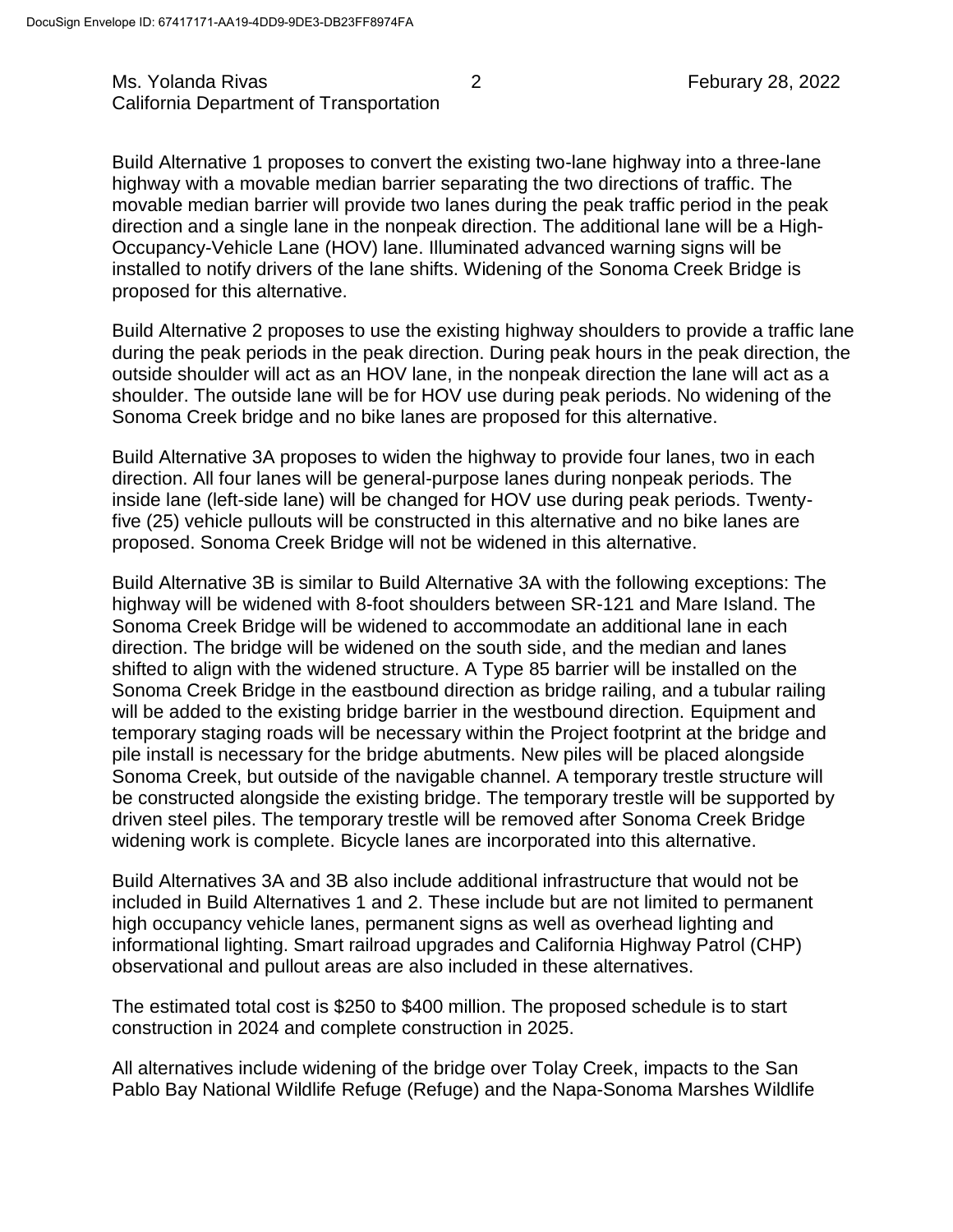Ms. Yolanda Rivas 6. November 28, 2022 and 3 Feburary 28, 2022 California Department of Transportation

Area (Wildlife Area), tolling stations, outside safety barriers, various drainage and culvert improvements and slope reinforcement actions along the existing roadway with the exception of the no build alternative.

## **Lake and Streambed Alteration Agreement**

The Project has the potential to impact stream resources including mainstems, tributaries, drainages and floodplains associated with varied aquatic resource types within the Biological Study Area (BSA) including but not limited to Sonoma Creek, Tolay Creek, the Mare Island Straight and the Napa-Sonoma Marsh Complex. If work is proposed that will impact the bed, bank, channel or riparian habitat, including the trimming or removal of trees and riparian vegetation, please be advised that the proposed Project may be subject to LSA notification. CDFW requires an LSA notification, pursuant to Fish and Game Code § 1600 et. seq., for any activity that may substantially divert or obstruct the natural flow; change or use material from the bed, bank or channel or deposit or dispose of material where it may pass into a river, lake or stream. Work within ephemeral streams, washes, watercourses with a subsurface flow, and floodplains are generally subject to notification requirements.

# **Fish and Game Code § 5901**

Except as otherwise provided in this code, it is unlawful to construct or maintain in any stream in Districts 1, 1<sup>3</sup>/<sub>8</sub>, 1<sup>1</sup>/<sub>2</sub>, 1<sup>7</sup>/<sub>8</sub>, 2, 2<sup>1</sup>/<sub>4</sub>, 2<sup>1</sup>/<sub>2</sub>, 2<sup>3</sup>/<sub>4</sub>, 3, 3<sup>1</sup>/<sub>2</sub>, 4, 4<sup>1</sup>/<sub>8</sub>, 4<sup>1</sup>/<sub>2</sub>, 4<sup>3</sup>/<sub>4</sub>, 11, 12, 13, 23, and 25, any device or contrivance that prevents, impedes, or tends to prevent or impede, the passing of fish up and down stream. Fish are defined as a wild fish, mollusk, crustacean, invertebrate, amphibian, or part, spawn, or ovum of any of those animals (Fish and Game Code § 45).

# **California Endangered Species Act**

Please be advised that a CESA Permit must be obtained if the Project has the potential to result in "take" of plants or animals listed under CESA, either during construction or over the life of the Project. Issuance of a CESA Permit is subject to CEQA documentation; the CEQA document must specify impacts, mitigation measures, and a mitigation monitoring and reporting program. If the Project will impact CESA listed species, early consultation is encouraged, as significant modification to the Project and mitigation measures may be required in order to obtain a CESA Permit. CEQA requires a Mandatory Finding of Significance if a project is likely to substantially impact threatened or endangered species (CEQA Guidelines §§ 21001 subd. (c), 21083, 15380, 15064 and15065). Impacts must be avoided or mitigated to less-than-significant levels unless the CEQA Lead Agency makes and supports Findings of Overriding Consideration (FOC). The CEQA Lead Agency's FOC does not eliminate the Project proponent's obligation to comply with Fish and Game Code, § 2080. More information on the CESA permitting process can be found on the CDFW website at [https://www.wildlife.ca.gov/Conservation/CESA.](https://www.wildlife.ca.gov/Conservation/CESA)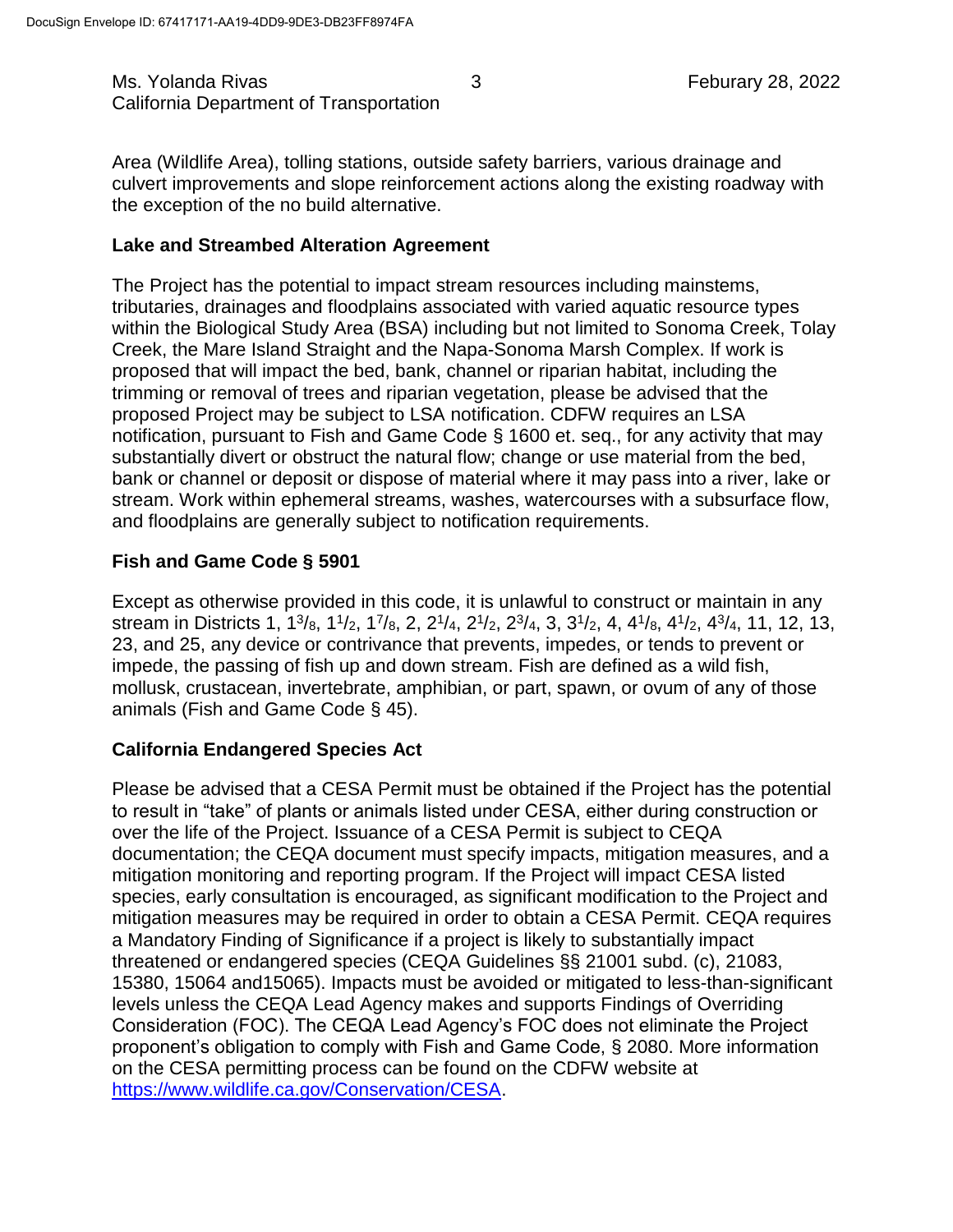Ms. Yolanda Rivas 4 Feburary 28, 2022 California Department of Transportation

#### **Fully Protected Species**

Fully protected species may not be taken or possessed at any time and no licenses or permits may be issued for their take, except for collecting these species for necessary scientific research and relocation of a fully protected bird species for the protection of livestock. Take of any fully protected species is prohibited, and CDFW cannot authorize their take in association with a general project except under the provisions of a Natural Communities Conservation Plan (NCCP), 2081.7 or a Memorandum of Understanding for scientific research purposes. "Scientific Research" does not include an action taken as part of specified mitigation for a project, as defined in Section 21065 of the Public Resources Code.

#### **COMMENTS AND RECOMMENDATIONS**

CDFW would like to thank Caltrans for preparing the draft EIR. CDFW recommends the following updates, avoidance and minimization measures be imposed as conditions of Project approval by the lead agency, Caltrans, to ensure all Project-related impacts are reduced below a level of significance under CEQA.

#### **COMMENT 1: Tidal Marsh Habitat, Sensitive Species and Natural Processes**

**Issue:** The proposed draft EIR does not include a potential design alternative to allow natural sediment deposition, natural flooding and sea-level rise (SLR) adaptation mechanisms to occur within sensitive tidal-marsh habitat. The currently proposed alternatives are likely to affect wetlands, intertidal habitats and their vital wildlife and fisheries values. Species supported by the habitat are referenced in the Biological Resources section of the draft EIR and include species like Delta smelt (State Endangered, Federally Threatened), salt marsh harvest mouse (State Endangered, State Fully Protected and Federally Endangered) and California Ridgeway's rail (State Fully Protected, State Endangered and Federally Endangered). Furthermore, the draft EIR does not sufficiently evaluate or seek to reduce the cumulatively significant impacts to fish and wildlife resources associated with this Project and future projects for tidal marsh habitat migration and SLR considerations into the Project design.

**Evidence the Impact Would be Significant:** Section 15355 of the CEQA Guidelines states that cumulative impacts refer to two or more individual effects which, when considered together, are considerable or which compound or increase other environmental impacts. The individual effects may be changes resulting from a single project or a number of separate projects. This Project represents a single Project that will be proceeded by additional projects surrounding the SR-37 corridor. Table 1-1 of the draft EIR (Page 1-7) indicates twelve (12) additional projects occurring within the SR-37 corridor. Page 1-6 and 1-13 of the draft EIR indicates the lead agency will rely on future projects not currently funded or programmed to address SLR within the SR-37. These continued actions without addressing SLR will further diminish fish and wildlife habitat values for State listed species habitat, State Fully Protected species habitat and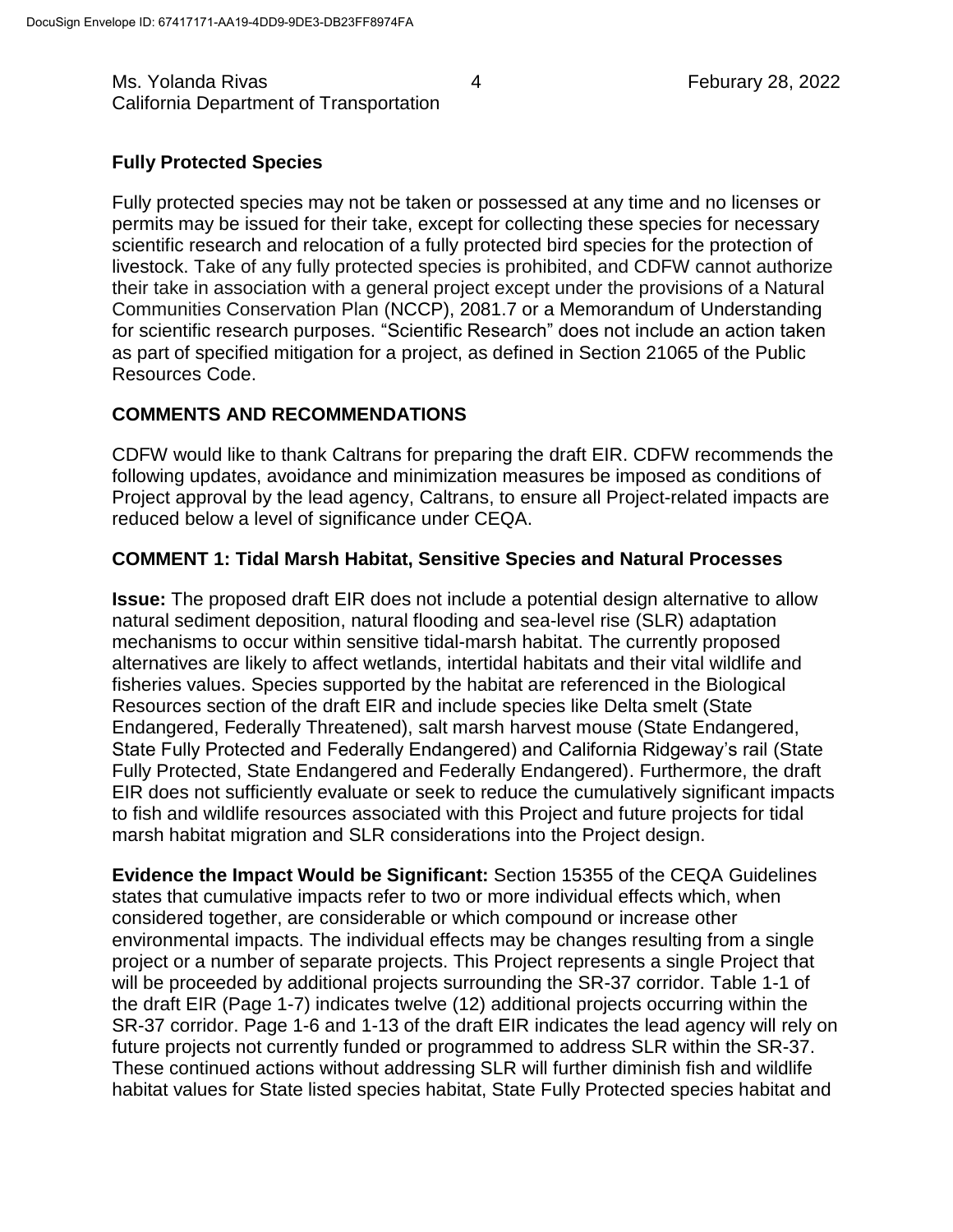Ms. Yolanda Rivas 6 Feburary 28, 2022 California Department of Transportation

other fish and wildlife resources. To assure adequate tidal circulation and sediment transport actions persist, setbacks in estuaries, tide gate removals and levee removals are all recommended management actions for North Coast estuaries (Titus, 1991).

In addition, the National Oceanographic and Atmospheric Administration (NOAA) *Coastal Species Multi-Species Plan* (NOAA, 2016) recommends the restoration of tidal marsh in diked and muted tidal marsh areas throughout the San Francisco Bay as actions vital to salmonid recovery. The continued fill and compaction of materials as proposed by the Project within the Napa-Sonoma complex does not align with this recovery strategy or align with policies focused on improving natural tidal and sediment transport processes. Consideration of an alternative design that incorporates elevated structures should be included to address these potential significant impacts.

The University of California, Berkeley, *Sea Level Rise Inundation Model* indicates a minimum SLR of 1.9 feet by 2050 and a minimum rise of 6.9 feet by 2100 throughout San Francisco Bay (CEC, 2018). *The State of California Sea-Level Rise Guidance/2018 Update* (COPC, 2018) provides a science-based methodology for state and local governments to analyze and assess the risks associated with SLR and incorporate sealevel rise into their planning, permitting and investment decisions. The *Caltrans Guidance on Incorporating Sea Level Rise* (2011) indicate the following key conditions for whether a project or project site should consider SLR:

- Is projected to be exposed or affected by future SLR and coastal hazards
- Has been or could be within or adjacent to an identified floodplain
- Has been or could be exposed to flooding or erosion from waves, tides, or rivers/creeks/streams
- Is currently in a location protected by constructed dikes, levees, bulkheads or other flood-control or shoreline protective structures
- Is on or close to a beach, estuary, lagoon or wetland
- Is on a coastal bluff susceptible to erosion
- Is reliant upon shallow wells for water supply

The proposed Project for SR-37 is exposed to future SLR; occurs within an identified floodplain, exposed to flooding or erosion from waves, tides, or rivers/creeks/streams; occurs in a location protected by constructed dikes, levees and is close to a lagoon, estuary and wetland. The proposed location already experiences significant flooding due to heavy storms at Mare Island, and Tubbs Island. The natural processes of intermittent flooding and tidal inland migration are critical strategies to promote tidal marsh SLR adaptation and tidal marsh expansion (Gailbraith, et. al., 2002) that will only increase over time if SLR models are accurate. Expansion of this highway without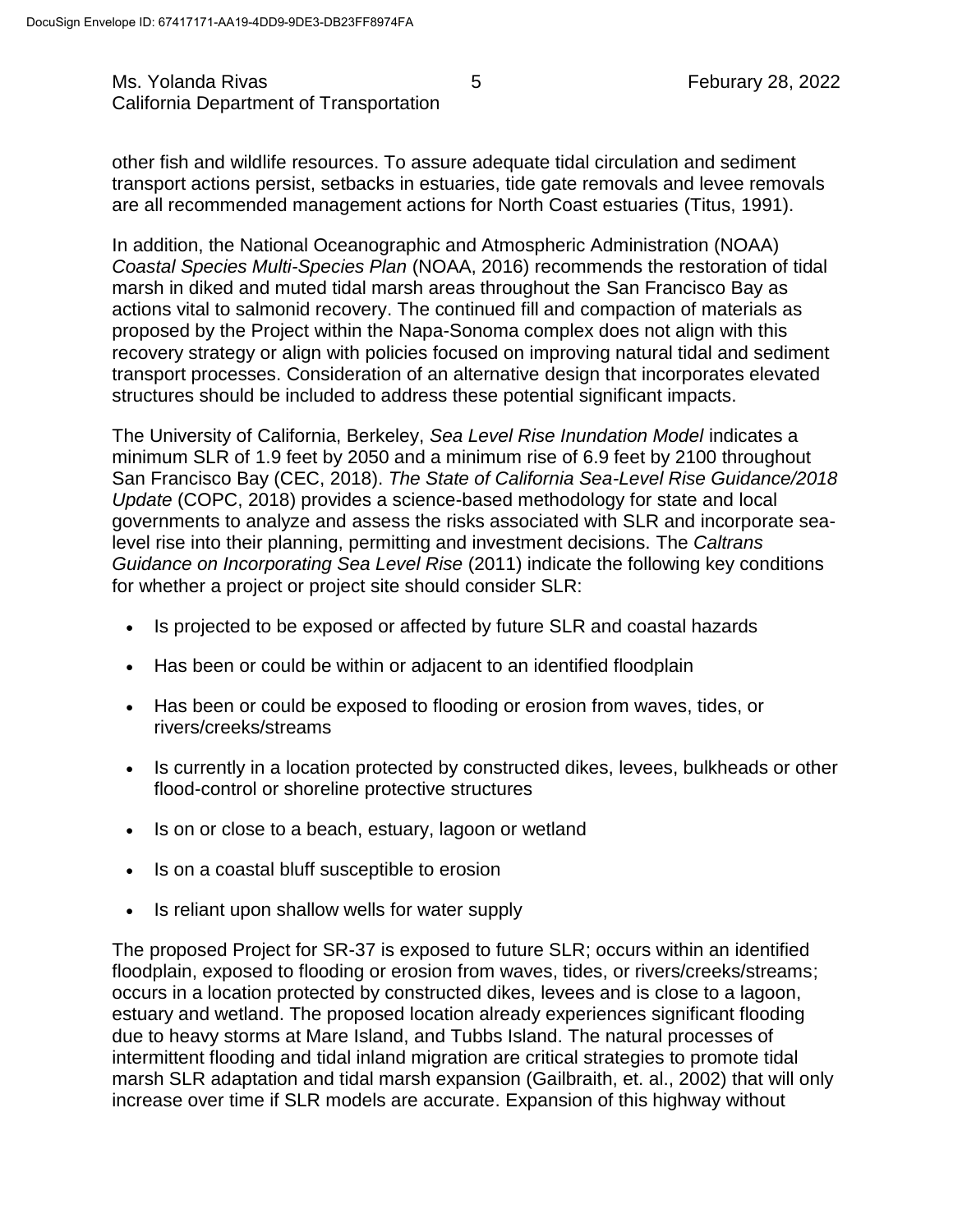elevation of the structures will lead to future inundation by those natural processes and additional impacts to sensitive habitat from the need to place armored banks and scour protections. Based upon current SLR data modeling (COPC, 2018), reasonably foreseeable and State-adopted SLR scenarios (CEC, 2009), CDFW provides a fair argument supported by substantial evidence that this Project is likely to have cumulatively significant environmental impacts to fish and wildlife resources that are not adequately analyzed or reduced below a level of significance. Incorporation of the currently proposed avoidance and minimization measures does not adequately address those potentially significant impacts and may result in potentially immitigable significant impacts to fish and wildlife resources if other design alternatives are not proposed that incorporate elevated structures and causeways.

**Recommendation**: CDFW recommends the following considerations and information be incorporated into the Project EIR:

**Recommendation 1 - Design Coordination:** Early and continued coordination with Habitat Conservation and the CDFW Conservation Engineering Branch is recommended to provide review and analysis of any proposed structures or Project elements with the potential to impact fish and wildlife resources. CDFW Conservation Engineering Branch should be provided engineered drawings and design specification planning sheets during the initial design process and prior to design selection. Reinitiation of design consultation should be at 30% design at minimum and throughout the permitting process for review and comment.

**Recommendation 2 - Bridge and Stream Crossing References:** CDFW recommends utilizing the design principles outlined in the California Salmonid Stream Habitat Restoration Manual, Part XII (CDFW, 2009) and NOAA Fisheries Service Guidelines for Salmonid Passage at Stream Crossings (NMFS, 2001) into stream crossing designs. CDFW strongly recommends incorporation of free-span bridge designs that are at minimum 1.25 times greater than the channel width. Such designs allow natural stream flow and sedimentation processes to continue for long term dynamic channel stability.

**Recommendation 3 - Tidal Migration Design Analysis:** CDFW recommends that bridges, roadway prisms, culverts and other drainage facilities should be designed to provide adequate channel or flow capacity based upon calculations using the most current and up to date SLR data (COPC, 2018). The analysis should also incorporate land subsidence and bathometric change factors for sediment chain supply and demand and SLR. In addition, the EIR should also analyze the potential for the roadway prism in its current state and future state to block the landward migration of tidal marsh habitat and intertidal habitat that special-status fish and wildlife species utilize.

## **COMMENT 2: Wildlife Connectivity**

**Issue:** California wildlife is losing the ability to move and migrate as habitat conversion and built infrastructure disrupt species habitat and cut off migration corridors (Senate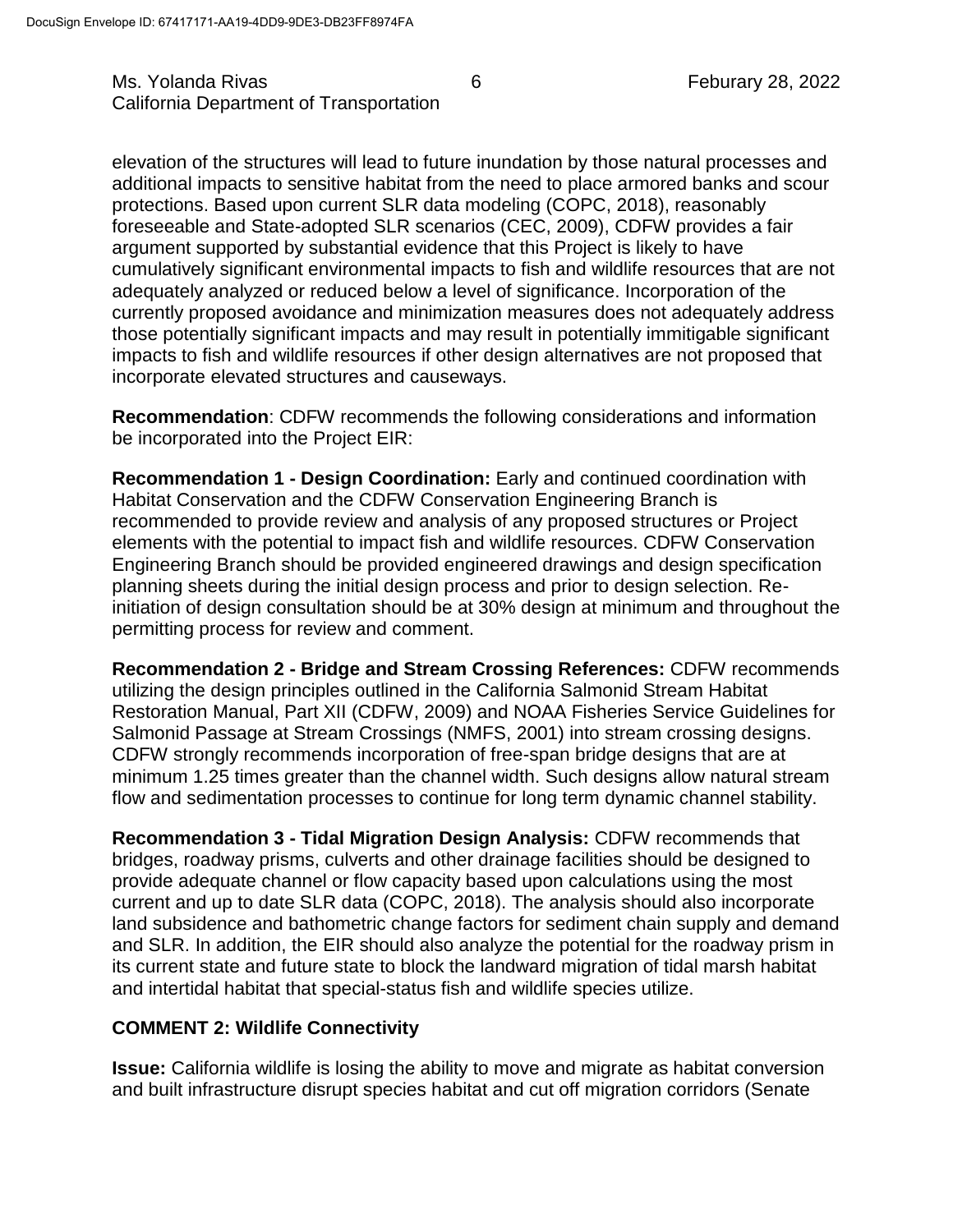## Ms. Yolanda Rivas **7** The Rivas **7 Feburary 28, 2022** California Department of Transportation

Bill 790; SB-790). This Project location occurs within an irreplaceable and essential connectivity corridor (BIOS; DS-2374). The current baseline condition of the SR-37 corridor represents a semi-permeable to permeable location for terrestrial wildlife connectivity. The proposal to construct alternatives that result in highway lane expansions have the potential to create a non-permeable barrier to terrestrial wildlife connectivity. The proposed increase in the number of travel lanes, proposal for extensive median barriers, edge of pavement barriers, vehicle pullouts and access roads will all significantly expand the width and complexity of the corridor. CDFW recommends the lead agency utilize terrestrial connectivity elements such as wildlife friendly culverts, directional fencing, strategically placed median barriers, undercrossings, over-crossings and elevated causeways into the Project as design features or conditions of approval.

**Recommendation:** CDFW recommends the following considerations and information be incorporated into the Project EIR:

**Recommendation 1 - Wildlife Connectivity:** The EIR should include the results of a wildlife movement study. CDFW recommends the study occur over a period of at least 12 months prior to the development of designs so terrestrial connectivity structures can be programed into the Project. The study should occur within the limits of the proposed Project to develop a baseline understanding of the areas where wildlife movement, crossings and mortalities are most prevalent. The study should also be utilized to develop Project design to identify areas where wildlife crossing structure(s) installation(s) would result in the largest benefit to rare, threatened and endangered species as well as special-status species and non-special-status species for wildlife connectivity. Analysis during the 12-month study should be utilized to determine the type, size and number of structures that would be most beneficial to facilitate wildlife connectivity (new wildlife crossing culverts, modification of existing culverts, elevated causeways, etc.). Upon completion of the Project, wildlife connectivity structures and movement corridors should be studied for an additional 6 to12 month period, at minimum, to determine the effectiveness of the designs. The protocol for the baseline survey, post-construction surveys, site selection criteria and design criteria for the development of the wildlife connectivity structures should follow the protocols outlined in; *The California Department of Transportation (Caltrans), Wildlife Crossings Design Manual* (Caltrans, 2009) and the *Federal Highway Administration Wildlife Crossing Structure Handbook – Design and Evaluation in North America, Publication No. FHWA-CFL/TD-11-003* (FHWA, 2011)*.* 

## **COMMENT 3: Bat Assessment and Avoidance**

**Issue:** Page 2-177 notes the Tolay Creek and Sonoma Creek bridges have a moderate to high potential for bat roosting and that staining from bats is present. Page 2-182 of the draft EIR indicates no compensatory action will be conducted under any alternative for bats and the lead agency indicates bridge widening for all potential alternatives at Sonoma and Tolay Creek bridges.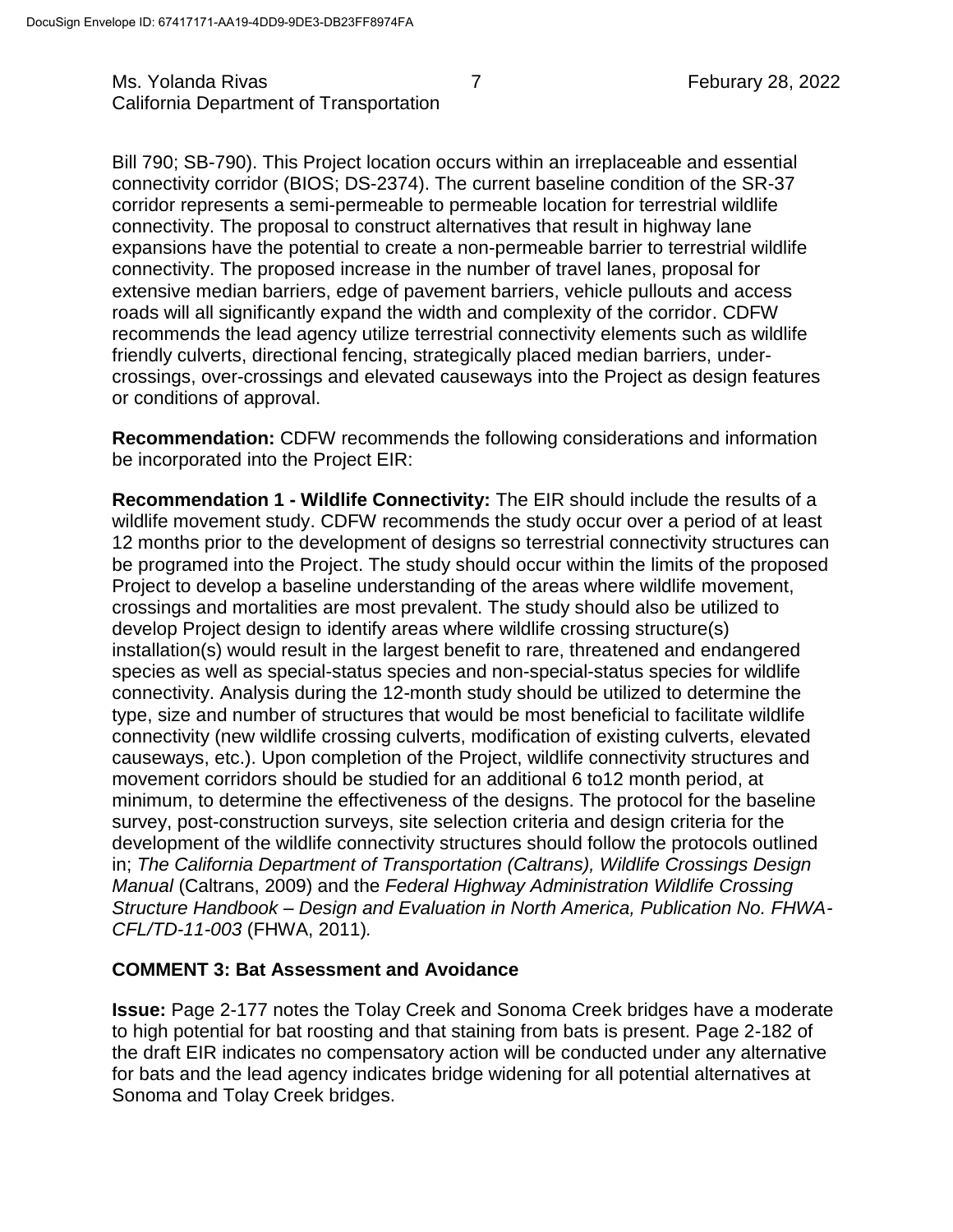Ms. Yolanda Rivas 8 Feburary 28, 2022 California Department of Transportation

**Recommendation:** In order to avoid a potentially significant impacts to bats, new permanent roosting habitat within the bridges for Tolay and Sonoma Creek should be incorporated as design elements of the bridge itself. Temporary bat housing should also be provided to ensure displaced bats have adequate roosting habitat during construction. The design and placement of the bat structures should follow the guidance outlined in *Caltrans Bat Mitigation: A Guide to Developing Feasible and Effective Solutions Manual* (H.T. Harvey, 2019). The structures should be designed properly for each species known to occur within the area and in coordination with CDFW and other natural resource agencies.

**Recommended Measure - Permanent and Temporary Bat Housing Design:** The lead agency should design and construct permanent bat roost structures that can be incorporated into any elevated roadways, bridges, causeways or overpasses to avoid potentially significant impacts from permanent habitat loss to bat roosts. The structures should be designed in coordination with CDFW and include the appropriate baffle spacing or features to accommodate multiple species of bats as specified in the *Caltrans Bat Mitigation: A Guide to Developing Feasible and Effective Solutions Manual* (H.T. Harvey, 2019). The Project should achieve a no net loss in bat habitat as a result of Project completion and include design structures that can accommodate future population growth. The future growth should be based on the reproductive rates and estimated population growth rates of species known to persist within the Project limits based on peer reviewed scientific literature. Temporary bat boxes shall also be required during construction to provide displaced bats suitable roosting habitat. The temporary structures and monitoring plans for bat occupancy of the structures should also be designed in coordination with CDFW and other natural resource agencies.

## **COMMENT 4: California Clapper Rail/California Black Rail**

**Issue:** The Project has the potential to result in potentially significant impacts to fish and wildlife resources that support California clapper rail also known as Ridgway's Rail (CCR), a State Endangered, Federally Endangered, and Fully Protected species and California black rail (CBR) a State Threatened and Fully Protected species. As lead agency, Caltrans must adopt the appropriate avoidance and minimization measures as conditions of approval to avoid take of a fully protected species in the EIR. If permanent impacts are proposed within CCR/CBR habitat it may not be feasible to incorporate conditions of approval that can reduce the impacts below a level of significance.

**Evidence the impact would be significant:** The Project proposes to conduct work within suitable habitat and within the predicted range of the CCR and CBR habitat (BIOS; DS-928, DS-2108, DS-2107). Multiple occurrences of the species are also present within the Project limits in the CNDDB (BIOS; DS-45) that are considered extant.

**Recommendation:** CDFW recommends the following measures are incorporated into the Project EIR: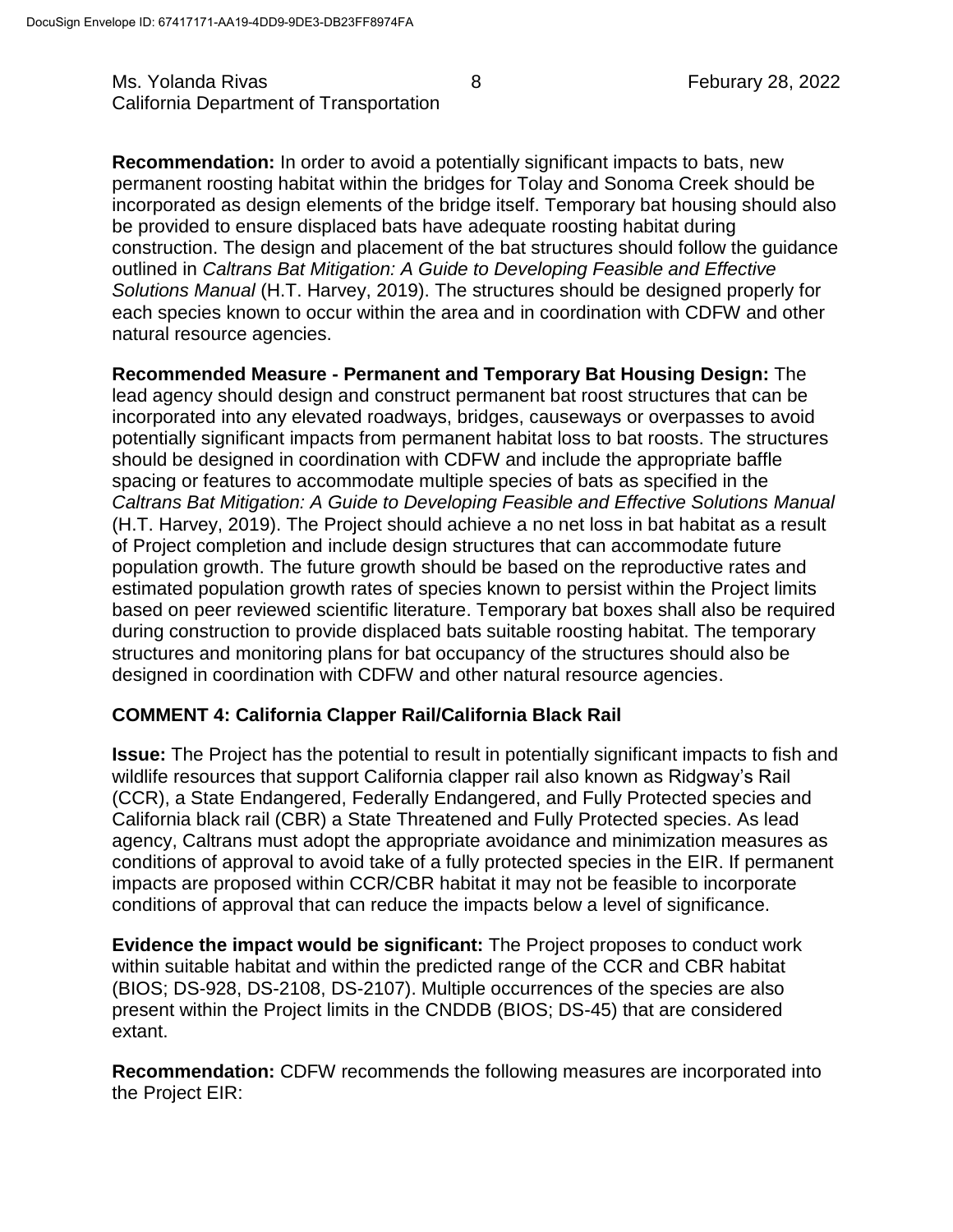Ms. Yolanda Rivas 6. November 28, 2022 California Department of Transportation

**Recommended Measure 1 - CCR/CBR Protocol Level Surveys:** Protocol level surveys within and surrounding the Project area shall be conducted beginning between January 15 and February 1. A minimum of four surveys are required, each survey shall be 2 to 3 weeks apart and the final survey shall be completed by March or mid-April to ensure that no CCR/CBR are present during construction. Surveys shall be completed prior to the initiation of construction with three weeks remaining after completion of surveys and before Project initiation to submit results to CDFW for review. Protocol survey requirements shall be followed as recommended in the *U.S. Fish and Wildlife Service Clapper Rail Survey Protocol* (USFWS, 2015), *Secretive Marsh Bird Survey Protocol Comparison in San Francisco Bay* (Wood, 2014) and *USFWS Site-Specific Protocol for Monitoring Marsh Birds* (Wood et al., 2017).

**Recommended Measure 2 - CCR/CBR Avoidance and Minimization:** If CCR/CBR is detected during protocol surveys, no work activity shall occur from February 1 to August 31 during the CCR/CBR nesting season, within suitable CCR/CBR habitat. Suitable CCR/CBR habitat includes but is not limited to marshes, wetlands, streams and waterways, as well as associated upland habitat capable of providing upland refugia habitat as determined by a qualified biologist experienced with CCR/CBR.

**Recommended Measure 3 - CCR/CBR Avoidance Buffers:** If breeding CCR/CBR are determined to be present, activities will not occur within 700 feet of an identified calling center. If the intervening distance across a major slough channel or across a substantial barrier between the CCR/CBR calling center and any activity area is greater than 200 feet, work may proceed at that location within the breeding season in consultation with CDFW.

**Recommended Measure 4 - CCR/CBR High Tide Restriction:** To avoid the loss of individual CCR/CBR's, activities within or adjacent to CCR/CBR suitable habitat will not occur within 2 hours before or after extreme high tides (6.5 feet or above, as measured at the Golden Gate Bridge). This is when the marsh plain is inundated and protective cover for CCR/CBR is limited. Project activities could prevent CCR/CBR from reaching available cover.

# **COMMENT 5: Salt Marsh Harvest Mouse**

**Issue:** The Project has the potential to result in potentially significant impacts to fish and wildlife resources that support salt marsh harvest mouse (SMHM) a State Fully Protected species and State and Federal Endangered species. As lead agency, Caltrans must adopt the appropriate avoidance and minimization measures as conditions of approval to avoid take of a fully protected species in the draft EIR.

**Evidence the impact would be significant:** The Project proposes to conduct work within suitable habitat and within the predicted range of SMHM (BIOS; DS-943, DS-2568). An occurrence of the species is also present within the Project limits in the California Natural Diversity Database (CNDDB) (BIOS; DS-45) that is considered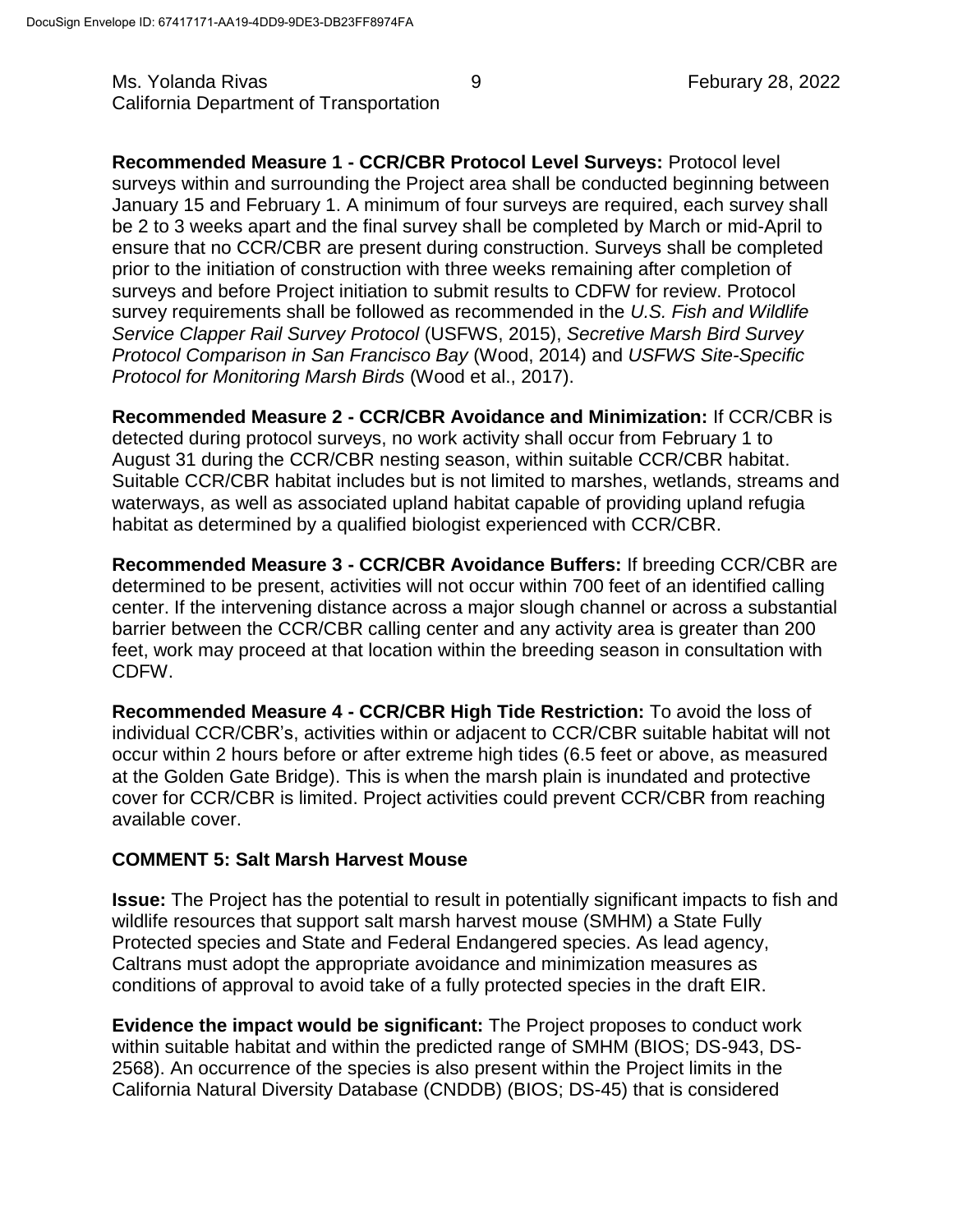Ms. Yolanda Rivas 10 10 Feburary 28, 2022 California Department of Transportation

extant. If permanent impacts are proposed within SMHM habitat, it may not be feasible to incorporate conditions of approval that can reduce the impacts below a level of significance.

**Recommendation:** CDFW recommends incorporation of the following measures into the EIR:

**Recommended Measure 1 - SMHM Suitable Habitat Analysis and Survey:** A qualified biologist, experienced with SMHM shall conduct a suitable habitat analysis and focused surveys a minimum of one season prior to the initiation of construction. Focused surveys shall occur in areas proposed for work within three-hundred feet of tidal marsh habitat. Maps of suitable habitat and any detections of SMHM should be included in the draft EIR.

**Recommended Measure 2 - Construction Monitoring and Survey:** A qualified biologist, experienced with SMHM shall conduct focused surveys a minimum of seven days prior to the initiation of construction including the creation of staging and access roads within three-hundred feet of tidal marsh habitat. Any vegetation within suitable habitat shall be cleared with hand-tools under supervision of a qualified biologist. Heavy equipment such as tractors or excavators working in SMHM habitat may proceed after the initial hand clearing has occurred and the biologist has given approval to proceed. A biologist shall be present on-site at all times when work is occurring in SMHM habitat. If a mouse of any species is observed within the Project area, work within the vicinity should be halted immediately by the qualified biologist and the mouse should be allowed to leave the work area. SMHM may not be handled or captured at any time during site preparation or Project activities. If an injured or dead SMHM is discovered at the Project sites, consultation with CDFW is required immediately.

## **COMMENT 6: Western Monarch Butterfly Roosting and Over-Wintering Sites**

**Issue:** The Project is proposed to occur within known overwintering sites for western monarch butterfly populations according to findings in CNDDB (BIOS; DS-45) and The Western Monarch Count Organization. An overwintering site has specifically been identified at latitude 38.153405, longitude -122.446464 (Site ID 3137, [https://www.westernmonarchcount.org/find-an-overwintering-site-near-you/\)](https://www.westernmonarchcount.org/find-an-overwintering-site-near-you/). Monarch butterfly modeling habitat mapping also indicates potential habitat from Reclamation Road east to the Project limit at Sears Point (BIOS; DS-2861). The draft EIR did not discuss western monarch butterfly or the potential roosting and overwintering site.

**Evidence the Impact would be Significant:** The western monarch has been identified in the California's State Wildlife Action Plan as a Species of Greatest Conservation Need. Western monarch butterfly populations declined by more than 99 percent since the 1980s. An estimated 4.5 million monarchs overwintered on the California coast in the 1980s, whereas in 2020, the population estimate for migratory overwintering monarchs was less than 2,000 butterflies. This extreme population decline is due to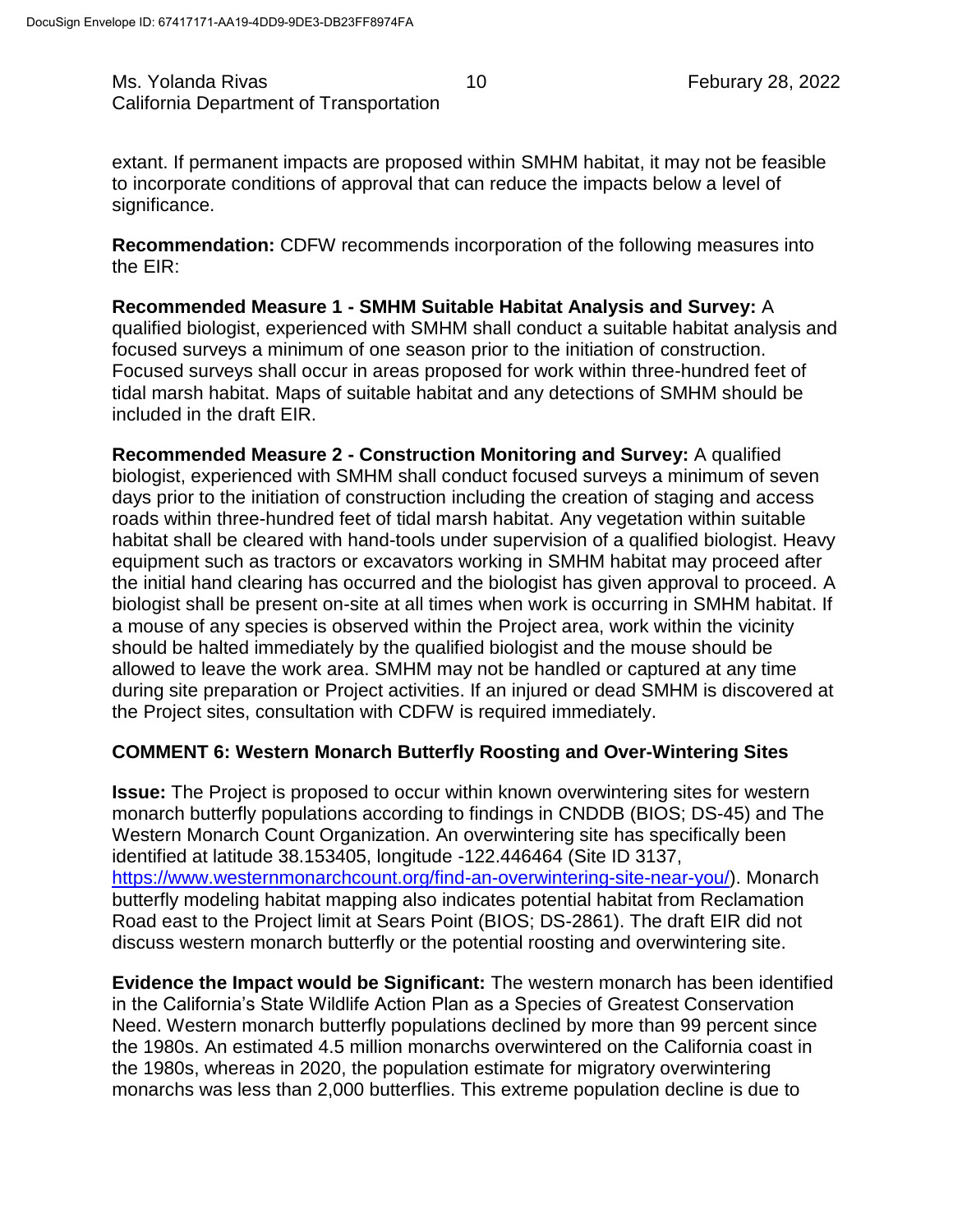multiple stressors across the monarch's range, including the loss and degradation of overwintering groves; pesticide use, loss of breeding and migratory habitat; climate change; parasites and disease. In recent years, monarchs have not clustered in the southern-most part of their overwintering range, and they are likely year-round residents in some areas of the coast (Xerxes, 2021; [https://xerces.org/monarchs\)](https://xerces.org/monarchs). This drastic decline of the species makes each known roosting or overwintering site critical to the recovery of the species. Assembly Bill-559 (AB-559) promotes initiatives to protect and restore monarch habitat within transportation corridors, such as SR-37 and encourage public entities such as Caltrans to create, enhance and restore monarch butterfly habitat throughout its native range in cooperation with CDFW.

**Recommendations:** CDFW recommends a monarch butterfly conservation plan be developed as part of the Project. The EIR should incorporate the following protective measures for western monarch butterflies incorporation into a monarch butterfly conservation plan:

## **Recommendations - Protect, Manage, Enhance and Restore Monarch Butterfly Overwintering Sites:**

- Conduct overwintering grove habitat assessment(s) and develop and implement long-term grove management plans [\(https://www.westernmonarchcount.org/\)](https://www.westernmonarchcount.org/). Management plan actions for groves may include, but are not limited to:
- Enhance roosting trees within overwintering groves and within 1/2 mile of groves by planting native insecticide-free trees (e.g., Monterey pine (*Pinus radiata*), Monterey cypress (*Cupressus macrocarpa*), coast redwood (*Sequoia sempervirens*), coast live oak (*Quercus agrifolia*), Douglas-fir (*Pseudotsuga menzesii*), Torrey pine (*Pinus torreyana*), western sycamore (*Platanus racemosa*), Bishop pine (*Pinus radiata*) and others, as appropriate for location).
- Avoid the removal of trees or shrubs within 1/2 mile of overwintering groves, except for specific grove management purposes, and/or for human health and safety concerns. The maintenance of trees and shrubs within a 1/2 mile of these sites provides a buffer to preserve the microclimate conditions of the winter habitat.
- Conduct management activities in groves from March 16 to September 14, in coordination with a monarch biologist, such as tree trimming, mowing, burning and grazing in monarch overwintering habitat outside of the estimated timeframe when monarchs are likely present.
- Enhance native, insecticide-free nectar sources by planting fall/winter blooming forbs or shrubs within overwintering groves and within one mile of the groves [\(https://xerces.org/sites/default/files/publications/18-003\\_02\\_Monarch-Nectar-](https://xerces.org/sites/default/files/publications/18-003_02_Monarch-Nectar-Plant-Lists-FS_web%20-%20Jessa%20Kay%20Cruz.pdf)[Plant-Lists-FS\\_web%20-%20Jessa%20Kay%20Cruz.pdf\)](https://xerces.org/sites/default/files/publications/18-003_02_Monarch-Nectar-Plant-Lists-FS_web%20-%20Jessa%20Kay%20Cruz.pdf).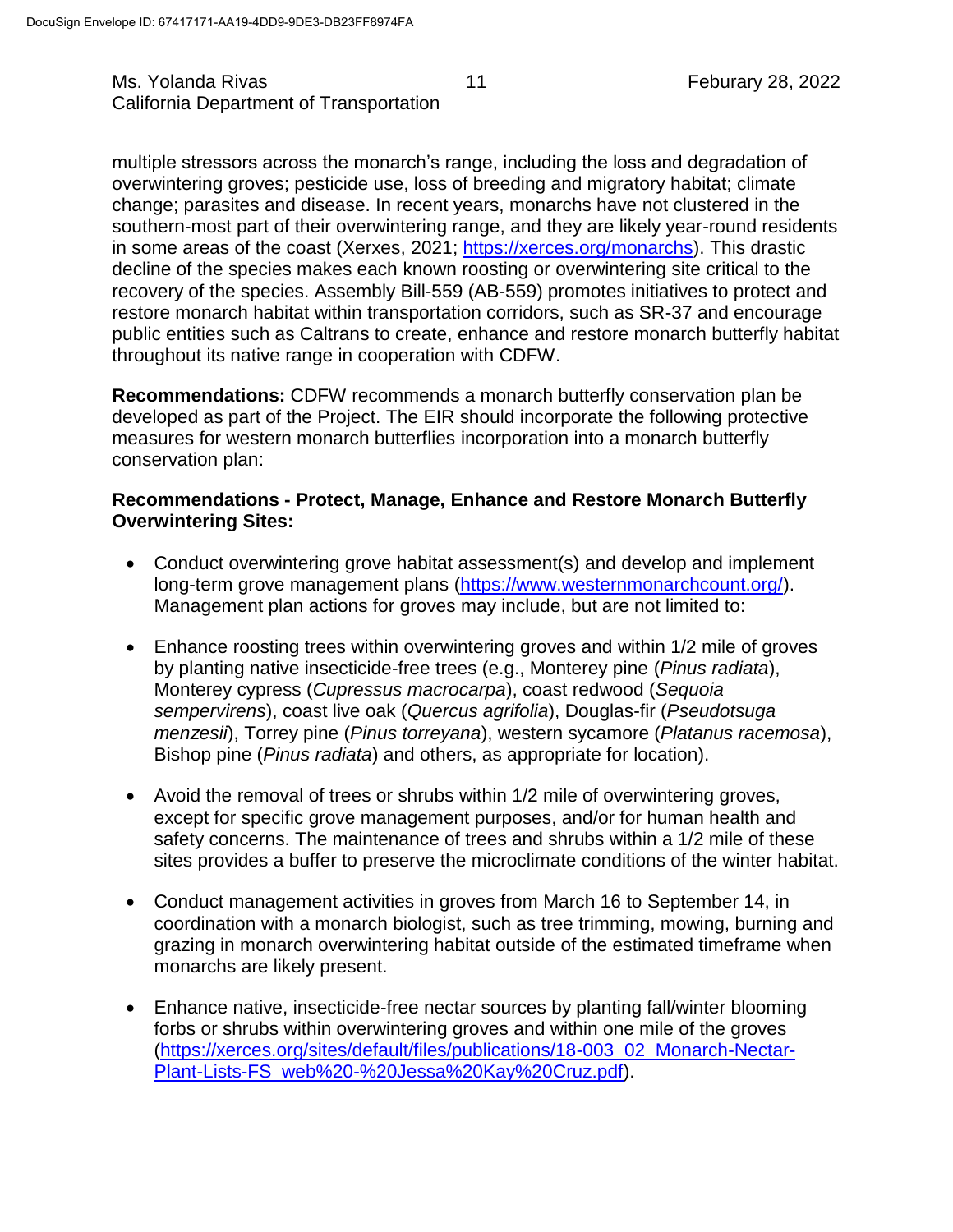#### Ms. Yolanda Rivas 12 12 Feburary 28, 2022 California Department of Transportation

- Avoid the use pesticides within one mile of overwintering groves, particularly when monarchs may be present. If pesticides are used, then conduct applications from March 16 to September 14, when possible. Avoid the use of neonicotinoids or other systemic insecticides, including coated seeds, any time of the year in monarch habitat due to their ecosystem persistence, systemic nature, and toxicity. Avoid the use of soil fumigants.
- Consider non-chemical weed control techniques, when possible [\(https://www.cal](https://www.cal-ipc.org/resources/library/publications/non-chem/)[ipc.org/resources/library/publications/non-chem/\)](https://www.cal-ipc.org/resources/library/publications/non-chem/).
- Remove tropical milkweed that is detected, and replace it with native, insecticidefree nectar plants suitable for the location [\(https://xerces.org/sites/default/files/publications/18-003\\_02\\_Monarch-Nectar-](https://xerces.org/sites/default/files/publications/18-003_02_Monarch-Nectar-Plant-Lists-FS_web%20-%20Jessa%20Kay%20Cruz.pdf)[Plant-Lists-FS\\_web%20-%20Jessa%20Kay%20Cruz.pdf\)](https://xerces.org/sites/default/files/publications/18-003_02_Monarch-Nectar-Plant-Lists-FS_web%20-%20Jessa%20Kay%20Cruz.pdf).
- To assist in maintaining normal migration behavior, do not plant any type of milkweed within five miles of the coast from Mendocino County south through Santa Barbara County, and within one mile of the coast south of Santa Barbara County, unless the species of milkweed is native to the local area.
- Conduct grove monitoring for butterflies during the Western Monarch Counts each fall and winter. When possible, report when monarchs arrive and depart the groves each year [\(https://www.westernmonarchcount.org/\)](https://www.westernmonarchcount.org/).

## **COMMENT 7: Light Impact Analysis and Discussion**

**Issue:** A significant portion of the proposed Project within the SR-37 corridor does not contain any overhead or artificial light sources. The various alternatives propose different types and levels of artificial light installation. CDFW strongly recommends that no new or replacement artificial lighting is installed. Artificial light spillage beyond the prism of the roadway into natural areas may result in a potentially significant impacts through substantial degradation of the quality of the environment. Artificial light pollution also has the potential to significantly and adversely affect biological resources and the habitat that supports them. Unlike the natural brightness created by the monthly cycle of the moon, the permanent and continuously powered lighting fixtures create an unnatural light regime that produces a constant light output. Continuous light output for 365 days a year can also have cumulatively significant impacts on fish and wildlife populations.

**Evidence the impact would be significant:** Artificial night lighting can disrupt the circadian rhythms of many wildlife species. Many species use photoperiod cues for communication (e.g., bird song; Miller 2006), determining when to begin foraging (Stone et al. 2009), behavior thermoregulation (Beiswenger 1977), and migration (Longcore and Rich 2004). Artificial night lighting has also been found to impact juvenile salmonid overwintering success by delaying the emergence of salmonids from benthic refugia and reducing their ability to feed during the winter (Contor and Griffith 1995). For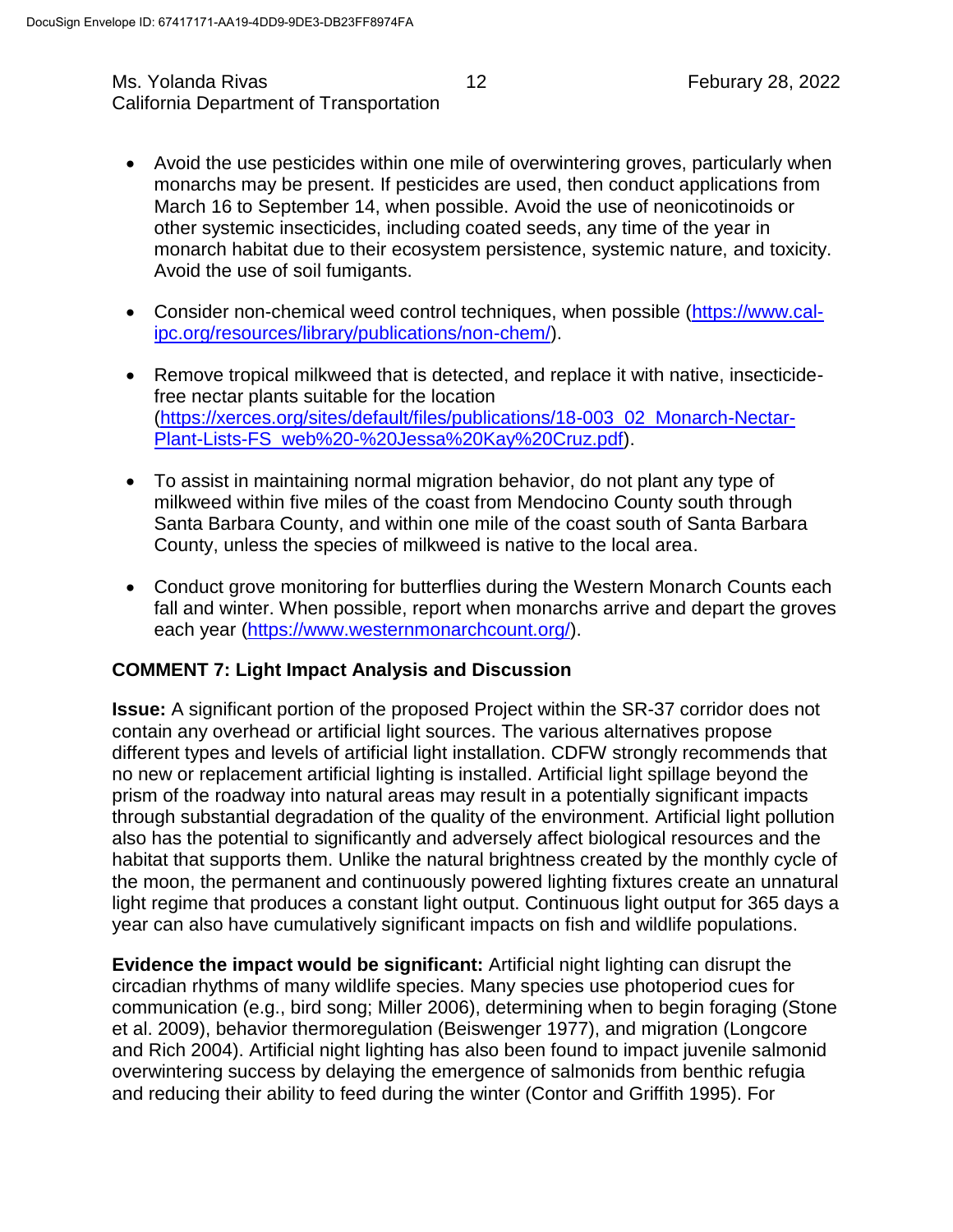nocturnally migrating birds, direct mortality as a result of collisions with anthropogenic structures due to attraction to light (Gauthreux, 2006) is another direct effect of artificial light pollution. There are also more subtle effects, such as disrupted orientation (Poot et al. 2008) and changes in habitat selection (McLaren et al. 2018). There is also growing evidence that light pollution alters behavior at regional scales, with migrants occupying urban centers at higher-than-expected rates as a function of urban illumination (La Sorte et al. 2021). While artificial light pollution can act as an attractant at both regional (La Sorte et al. 2021) and local (Van Doren et al. 2017) scales, there is also evidence of migrating birds avoiding strongly lit areas when selecting critical resting sites needed to rebuild energy stores (McLaren et al. 2018).

**Recommendation:** Due to the high potential for songbirds, marsh-birds, migratory birds, salmonids and nocturnally active State listed and special-status species, CDFW recommends no lighting is installed as part of or as a result of Project in order to avoid potentially significant impacts to biological resources from artificial lighting.

CDFW recommends the following measures be included in the EIR to avoid potentially significant impacts to fish and wildlife resources including migratory birds, marsh birds, state listed species and fully protected species and the habitat that sustains them:

**Recommended Measure 1 – Habitat Compensation:** For Project elements that require artificial lighting, compensatory mitigation is provided for all areas of new or increased light output.

**Recommended Measure 2 – Light Output Analysis:** Isolux Diagrams that note current light levels present during pre-Project conditions and the predicted Project light levels that will be created upon completion of the Project shall be included in the EIR. If an increase in light output from current levels to the projected future levels is evident additional avoidance, minimization or mitigation shall be developed in coordination with the natural resource agencies to offset indirect impacts to special-status species. Within 60 days of Project completion, the lead agency shall conduct a ground survey that compares projected future light levels with actual light levels achieved upon completion of the Project through comparison of Isolux diagrams. If an increase from the projected levels to the actual levels is discovered additional avoidance, minimization or mitigation measures may also be required in coordination with the natural resource agencies. This analysis should be conducted across all potential alternatives and compared in table and map format.

**Recommended Measure 3 – Light Output Limits:** All LED's or bulbs installed as a result of the Project shall be rated to emit or produce light at or under 2700 kelvin that results in the output of a warm white color spectrum.

**Recommended Measure 4 – Vehicle Light Barriers:** Solid barriers at a minimum height of 3.5 feet should be installed in areas where they have the potential to reduce illumination from overhead lights and from vehicle lights into areas outside of the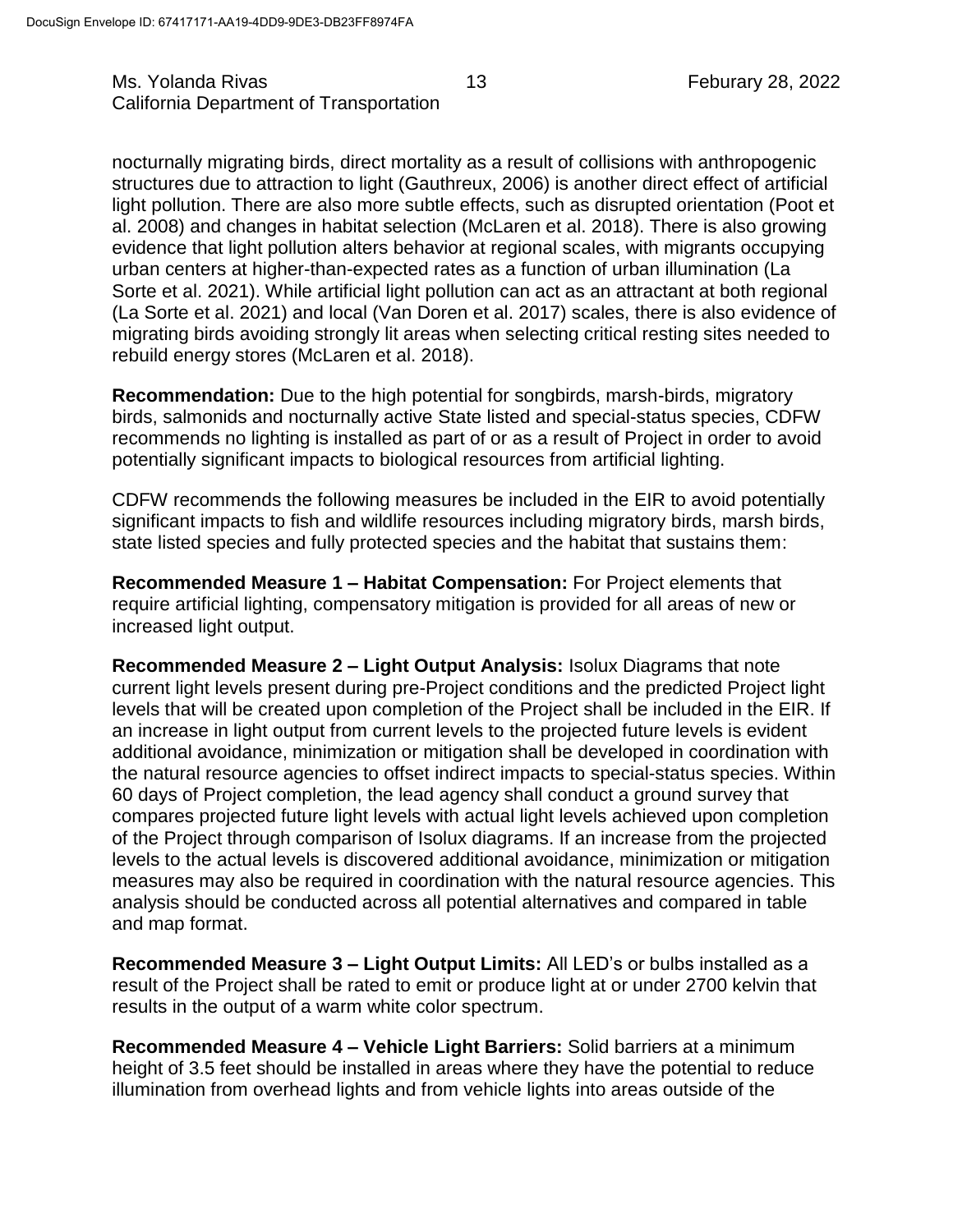Ms. Yolanda Rivas 14 Feburary 28, 2022 California Department of Transportation

roadway. Barriers should only be utilized as a light pollution minimization measure if they do not create a significant barrier to wildlife movement. Additional barrier types should be employed when feasible, such as privacy slats into the spacing of cyclone fencing to create light barriers for areas outside the roadway.

**Recommended Measure 5 – Reflective Signs and Road Striping:** Retro-reflectivity of signs and road striping should be implemented throughout the Project to reduce the need for electrical lighting.

**Recommended Measure 6 – Light Pole Modifications and Shielding:** All new or replacement light poles or sources of illumination shall be installed with the appropriate shielding to avoid excessive light pollution into natural landscapes or aquatic habitat within the Project corridor in coordination with CDFW. In addition, the light pole arm length and mast heights should be modified to site-specific conditions to reduce excessive light spillage into natural landscapes or aquatic habitat within the Project corridor. In areas with sensitive natural landscapes or aquatic habitat the lead agency should also analyze and determine if placing the light poles at non-standard intervals has the potential to further reduce the potential for excessive light pollution caused by decreasing the number of light output sources in sensitive areas.

#### **COMMENT 8: Advanced Mitigation Program**

**Issue:** The EIR should specify if the Project will take advantage of long-range, advanced mitigation strategies. The EIR should be updated to incorporate facets of the CDFW and Caltrans Advanced Mitigation Program. This Project as proposed has the potential to impact up to 7.55 acres of habitat for fish and wildlife resources, add up to 12.17 acres of impervious surface, permanently impact 4.28 permanent wetlands and other waters and temporarily impact 10.35 acres of wetlands and other waters.

**Recommendation:** Advanced mitigation strategies should be incorporated to ensure timely acquisition of any required mitigation. The Legislative Report from Assembly Bill 1282 Transportation Permitting Task Force [\(https://calsta.ca.gov/-/media/calsta](https://calsta.ca.gov/-/media/calsta-media/documents/ab-1282-task-force-2019-report-remediated-101320-with-appendices.pdf)[media/documents/ab-1282-task-force-2019-report-remediated-101320-with](https://calsta.ca.gov/-/media/calsta-media/documents/ab-1282-task-force-2019-report-remediated-101320-with-appendices.pdf)[appendices.pdf\)](https://calsta.ca.gov/-/media/calsta-media/documents/ab-1282-task-force-2019-report-remediated-101320-with-appendices.pdf) states: "Historically, transportation agencies have implemented mitigation on a project-by-project basis once funding is approved for the final stages of a project and environmental permits are obtained. Advance mitigation presents an innovative opportunity for many transportation projects, with potentially significant reductions of time and costs associated with providing necessary mitigation. It can be applied in highway, rail, and transit projects in both urban and rural areas." In addition, the Statewide Advanced Mitigation Initiative[\(https://dot.ca.gov/-/media/dot](https://dot.ca.gov/-/media/dot-media/programs/environmental-analysis/documents/ser/sami-a11y.pdf)[media/programs/environmental-analysis/documents/ser/sami-a11y.pdf\)](https://dot.ca.gov/-/media/dot-media/programs/environmental-analysis/documents/ser/sami-a11y.pdf) 2016 Memorandum of Understanding between Caltrans, CDFW, the California State Water Resources Control Board, the U.S. Army Corps, the U.S. Environmental Protection Agency, USFWS, and National Oceanic and Atmospheric Administration states: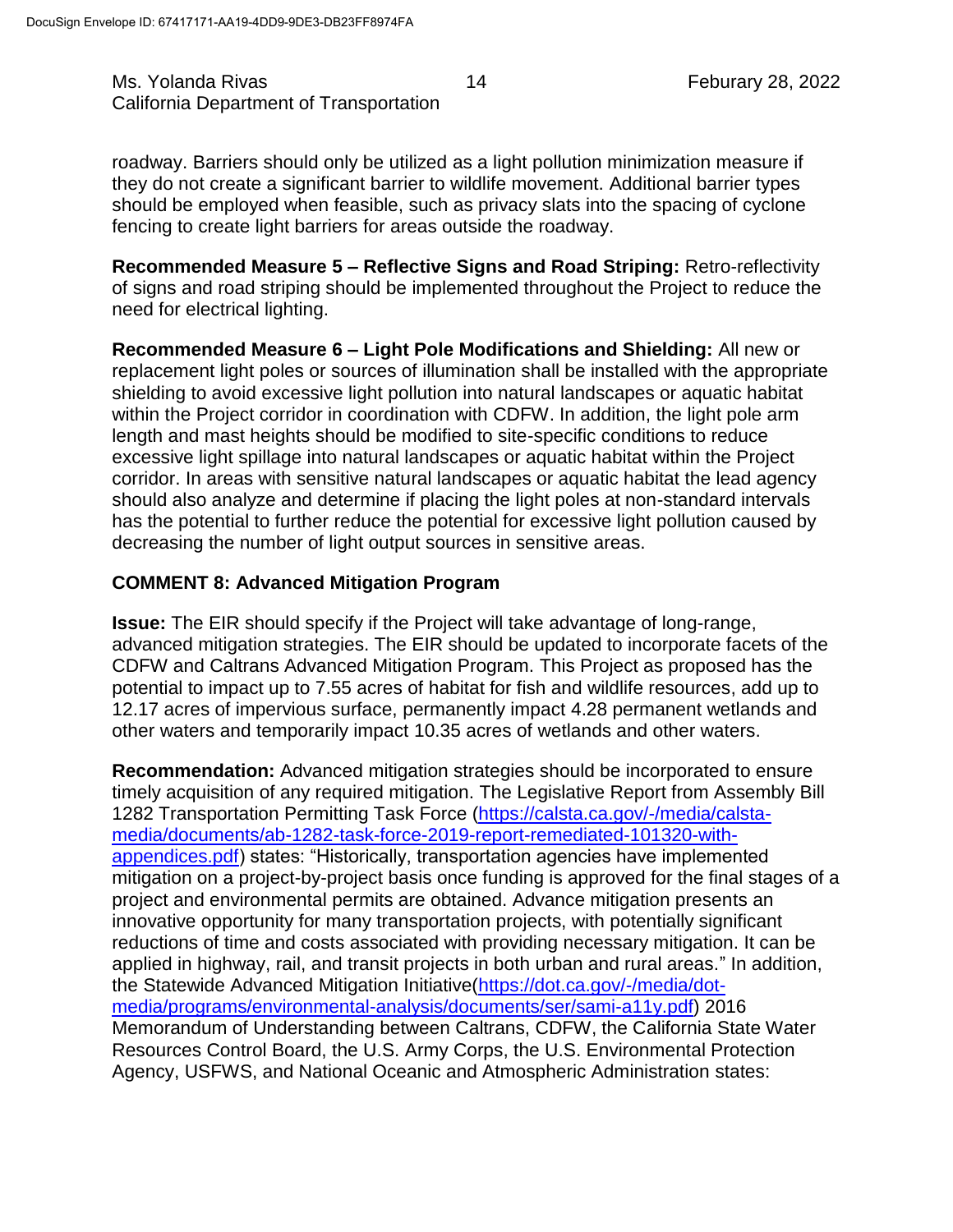#### Ms. Yolanda Rivas 15 Feburary 28, 2022 California Department of Transportation

- Considering biological conservation and mitigation needs early in a project's timeline, prior to project design and development, can reduce costs and allow natural resources conservation and mitigation to enhance the sustainability of those natural resource systems.
- Long-range advance mitigation and conservation planning would allow transportation agencies to anticipate potential mitigation and conservation needs for planned transportation projects and to meet those needs in a more timely and cost-efficient way.
- Advance mitigation and conservation planning would allow mitigation funding for transportation projects to be directed to agreed-upon conservation priorities and would allow for the establishment, enhancement, preservation, and/or restoration, as appropriate, of habitat that enhance the sustainability of natural systems by protecting or restoring connectivity of natural communities consistent with, but not limited to the Endangered Species Act § 7(a)(l), California Fish and Game Code §2055, Rivers and Harbors Act §10, and Clean Water Act §404 and §401.

**Advanced Mitigation Program:** CDFW currently has three programs that can accommodate advance mitigation planning: Conservation and Mitigation Banking, Natural Community Conservation Planning (NCCP), and Regional Conservation Investment Strategies (RCIS). CDFW staff are available to discuss these programs.

## **CONCLUSION**

Thank you for the opportunity to provide comments and recommendations regarding those activities involved in the Project that may affect California's fish and wildlife resources. Likewise, we appreciate the opportunity to provide comments regarding those aspects of the Project that CDFW, by law, may be required to carry out or approve through the exercise of its own regulatory authority under the Fish and Game Code.

Questions regarding this letter or further coordination should be directed to Robert Stanley, Senior Environmental Scientist (Specialist), at (707) 339-6534 or [Robert.Stanley@wildlife.ca.gov;](mailto:Robert.Stanley@wildlife.ca.gov) or Wesley Stokes, Senior Environmental Scientist (Supervisory), at (707) 339-6066 or [Wesley.Stokes@wildlife.ca.gov.](mailto:Wesley.Stokes@wildlife.ca.gov)

cc: State Clearinghouse #2020070226

## **REFERENCES**

- Beiswenger, R. E. 1977. Diet patterns of aggregative behavior in tadpoles of Bufo americanus, in relation to light and temperature. Ecology 58:98–108.
- California Department of Fish and Wildlife. July 2009. California Salmonid Stream Habitat Restoration Manual, Part XII.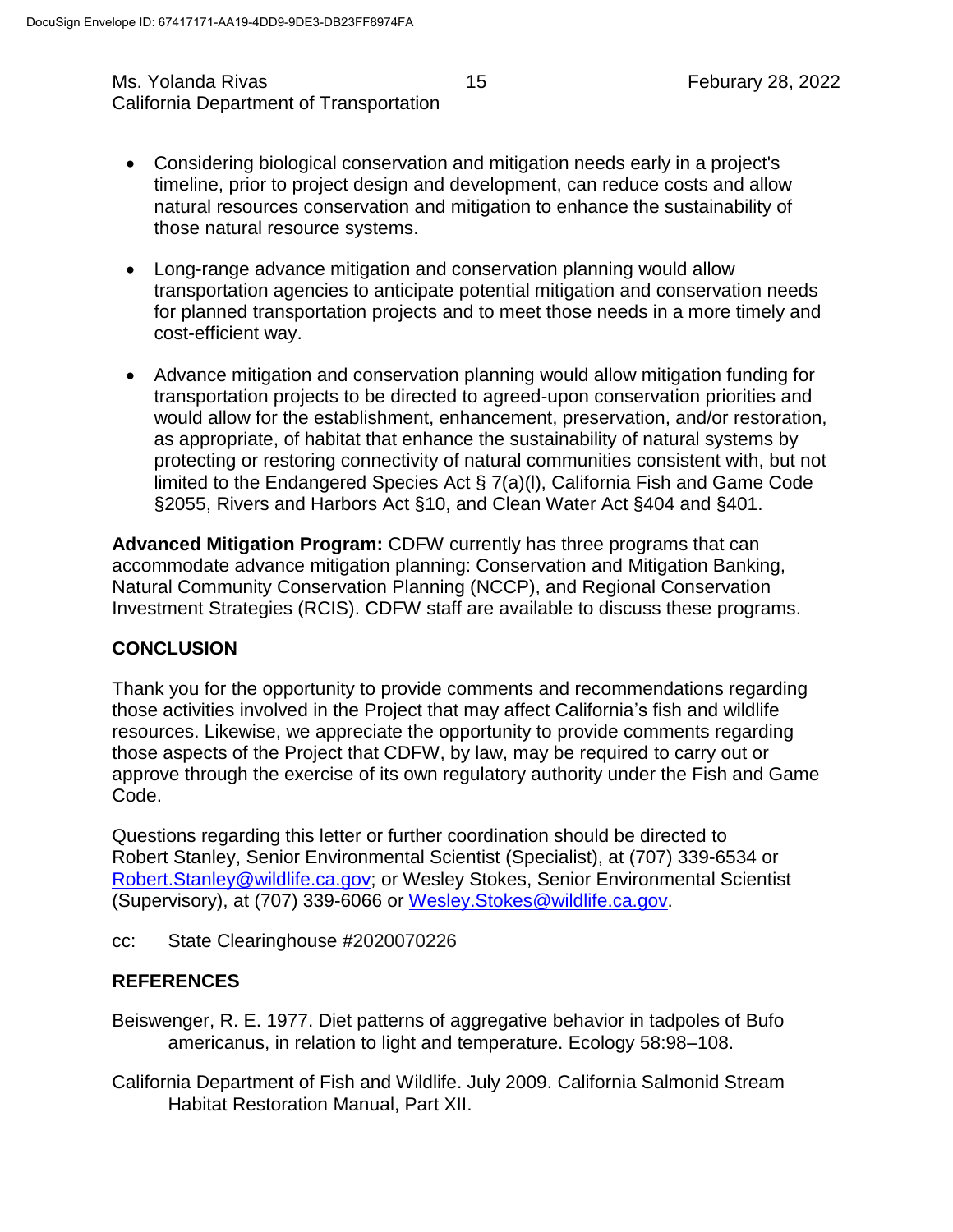- California Energy Commission (CEC). 2017. University of California Berkeley, *Sea Level Rise Inundation Model – San Francisco Bay*. CDFW BIOS-Dataset (DS) 2695. <https://map.dfg.ca.gov/metadata/ds2695.html>
- California Energy Commission (CEC). 2009. The impact of climate change on California's ecosystems services. CEC-500-2009-050—D. March 2009. California Energy Commission, Sacramento, CA.
- The California Department of Transportation (Caltrans). March 2009. Wildlife Crossings Design Manual, Meese et.al., University of California Davis.
- The California Department of Transportation (Caltrans). 2011. Guidance on Incorporating Sea Level Rise For use in the planning and development of Project Initiation Documents. [https://dot.ca.gov/-/media/dot](https://dot.ca.gov/-/media/dot-media/programs/environmental-analysis/documents/ser/guide-incorp-slr-a11y.pdf)[media/programs/environmental-analysis/documents/ser/guide-incorp-slr](https://dot.ca.gov/-/media/dot-media/programs/environmental-analysis/documents/ser/guide-incorp-slr-a11y.pdf)[a11y.pdf.](https://dot.ca.gov/-/media/dot-media/programs/environmental-analysis/documents/ser/guide-incorp-slr-a11y.pdf)

California Natural Diversity Database. 2021. [https://apps.wildlife.ca.gov/bios/.](https://apps.wildlife.ca.gov/bios/)

- California Ocean Protection Council. 2018. State of California Sea Level Rise 2018 Update. [https://www.slc.ca.gov/sea-level-rise/state-of-california-sea-level-rise](https://www.slc.ca.gov/sea-level-rise/state-of-california-sea-level-rise-guidance-2018-update/)[guidance-2018-update/](https://www.slc.ca.gov/sea-level-rise/state-of-california-sea-level-rise-guidance-2018-update/)
- Contor R., Craig, Griffith, J.S. 1995. Nocturnal emergence of juvenile rainbow trout from winter concealment relative to light intensity. Hydrobiologia Vol. 299: 179-18.
- Erickson, Gregg. 2003. Bats and Bridges Technical Bulletin. California Department of Transportation.
- Federal Highway Administration (FHWA). March 2011. Wildlife Crossing Structure Handbook; Design and Evaluation in North America.
- Gailbraith, H.R. et. al. 2002. Global climate change and sea level rise: potential losses of intertidal habitat for shorebirds. Waterbirds 25: 173-183.
- Gauthreraux Jr., S.A., and C.G. Belser. 2006. Effects of artificial night lighting on migrating birds. In *Ecological Consequences of Artificial Night Lighting*, edited by C. Rich and T. Longcore, pp. 67-93. Washington D.C.: Island Press
- H.T. Harvey and Associates. 2019. Caltrans Bat Mitigation: A Guide to Developing Feasible and Effective Solutions.
- Longcore, T., and C. Rich. 2004. Ecological light pollution Review. Frontiers in Ecology and the Environment 2:191–198.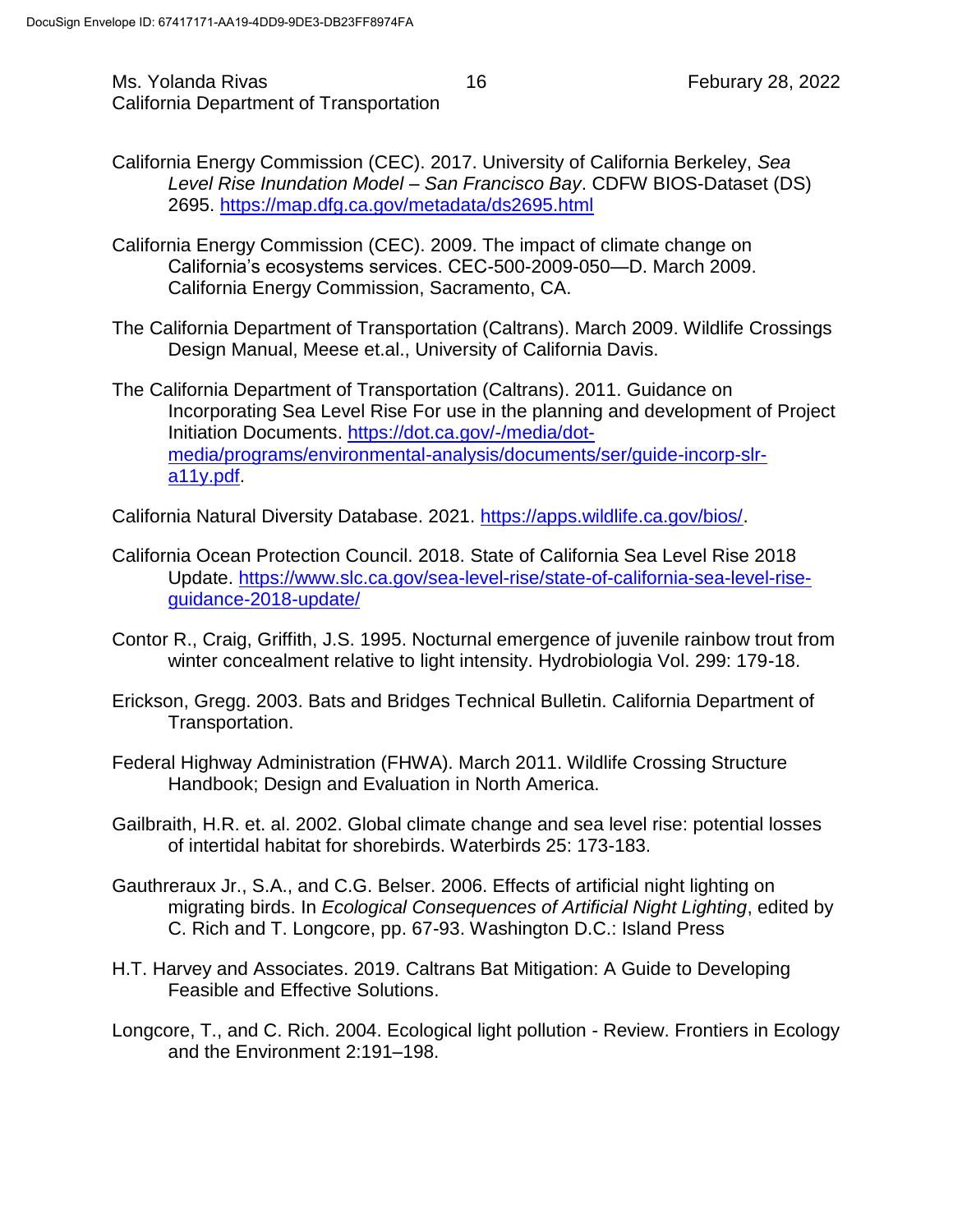Ms. Yolanda Rivas 17 17 Feburary 28, 2022 California Department of Transportation

- La Sorte. February 2021. Seasonal Variation in the effects of artificial light at night on the occurnece of nocturnally migrating birds in urban areas. Environmental Pollution, Volume 270.
- McLaren, et. al. 2018. Artificial light at night confounds broad-scale habitat use by migrating birds.
- Miller, M. W. 2006. Apparent effects of light pollution on singing behavior of American robins. The Condor 108:130–139.
- National Marine Fisheries Service Southwest Region. September 2001. Guidelines for Salmonid Passage at Stream Crossings.
- National Oceanographic and Atmospheric Administration (NOAA). 2016. [https://www.fisheries.noaa.gov/resource/document/final-coastal-multispecies](https://www.fisheries.noaa.gov/resource/document/final-coastal-multispecies-recovery-plan-california-coastal-chinook-salmon)[recovery-plan-california-coastal-chinook-salmon.](https://www.fisheries.noaa.gov/resource/document/final-coastal-multispecies-recovery-plan-california-coastal-chinook-salmon)
- Poot, H., B. J. Ens, H. de Vries, M. A. H. Donners, M. R. Wernand, and J. M. Marquenie. 2008. Green light for nocturnally migrating birds. Ecology and Society 13(2): 47.
- Senate Bill 790: Wildlife Connectivity Actions: Compensatory Mitigation Credits, October 11, 2021. [https://leginfo.legislature.ca.gov/faces/billNavClient.xhtml?bill\\_id=202120220SB7](https://leginfo.legislature.ca.gov/faces/billNavClient.xhtml?bill_id=202120220SB790) [90](https://leginfo.legislature.ca.gov/faces/billNavClient.xhtml?bill_id=202120220SB790)
- Stone, E. L., G. Jones, and S. Harris. 2009. Street lighting disturbs commuting bats. Current Biology 19:1123–1127. Elsevier Ltd.
- Titus, J.G. 1991. Greenhouse effect and coastal wetland policy: how Americans could abandon an area the size of Massachusetts at minimum cost. Environmental Management 15:39-58.
- United States Fish and Wildlife Service. 2015. *California Clapper Rail Survey Protocol*. [https://www.fws.gov/sfbaydelta/documents/June\\_2015\\_\\_Final\\_CCR\\_protocol.pdf](https://www.fws.gov/sfbaydelta/documents/June_2015__Final_CCR_protocol.pdf)
- Van Doren, et. al. 2017. High Intensity Urban Light Installation Dramatically Alters Nocturnal Bird Migration.
- Western Monarch Count. 2021. [https://www.westernmonarchcount.org/find-an](https://www.westernmonarchcount.org/find-an-overwintering-site-near-you/)[overwintering-site-near-you/.](https://www.westernmonarchcount.org/find-an-overwintering-site-near-you/)
- Wood, Julian. 2014. Secretive Marsh Bird Survey Protocol Comparison in San Francisco Bay. [http://www.prbo.org/refs/files/12369\\_JulianWood2014.pdf](http://www.prbo.org/refs/files/12369_JulianWood2014.pdf)